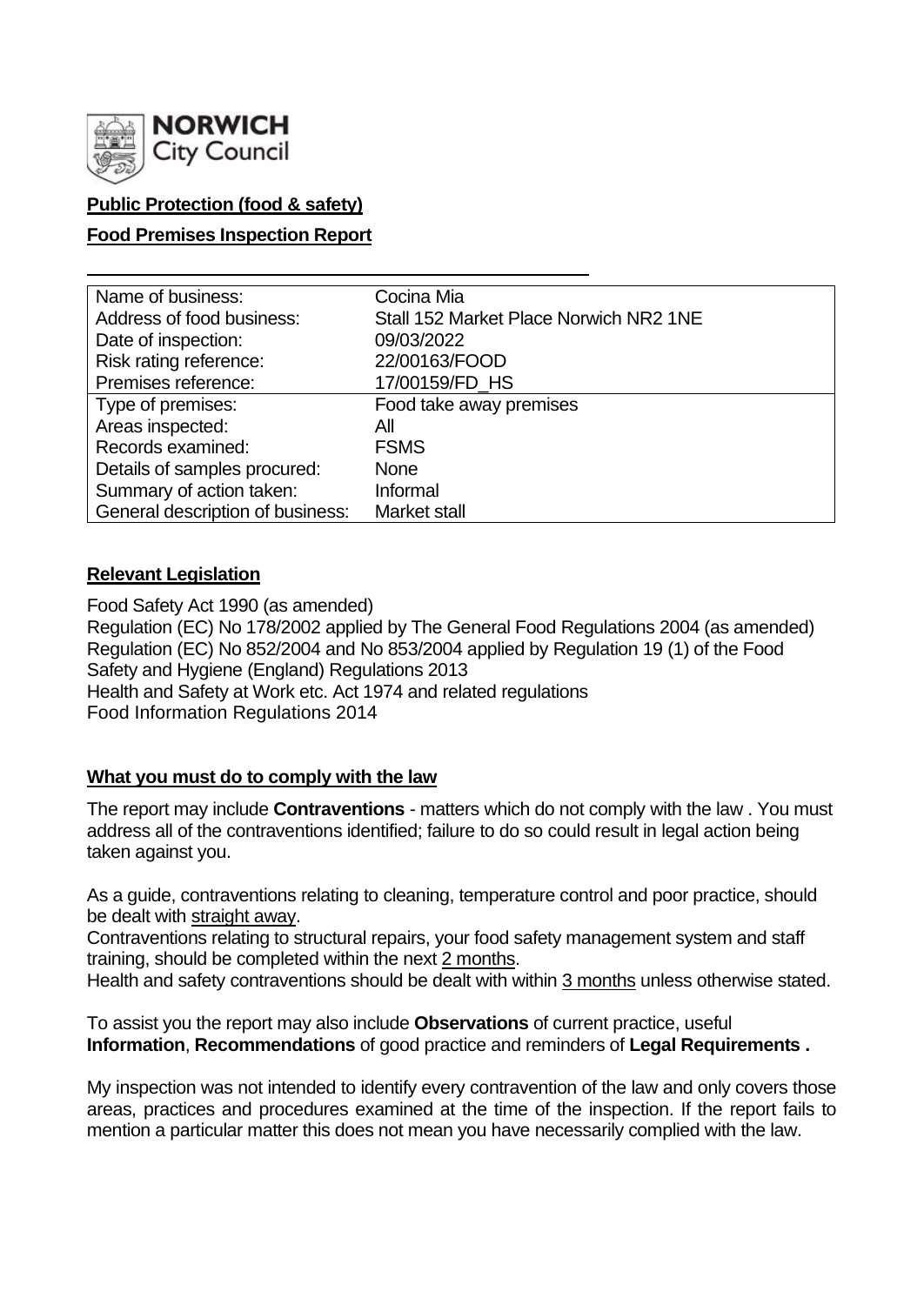# **Food Hygiene Rating Re-Scoring Visit**

Date: 13<sup>th</sup> April 2022

Following the previous inspection a re-rating visit was requested. The revised score is indicated here. The results of the original inspection are listed below.

Your revised Food Hygiene Rating is  $5 - a$  very good standard  $\overline{000000}$ 



000300

**Observation** I was pleased to see that most of the contraventions had been complied with

- Onions were now stored in a new plastic container
- The green scored cutting board had been replaced
- Separate containers used for raw and ready-to-eat foods
- The premises had had a deep clean and repainted
- Your food safety management system was up to date
- You had put in place a new system for storing prepared foods
- Fridge seals were on order

**Contravention** The following items require attention

• The leak to the sinks. You assured me that this would be fixed as soon as possible

# **FOOD SAFETY**

#### **How we calculate your Food Hygiene Rating:**

The food safety section has been divided into the three areas which you are scored against for the hygiene rating: 1. food hygiene and safety procedures, 2. structural requirements and 3. confidence in management/control procedures. Each section begins with a summary of what was observed and the score you have been given. Details of how these scores combine to produce your overall food hygiene rating are shown in the table.

| <b>Compliance Area</b>                     |          |                 |           | <b>You Score</b> |               |    |           |    |                          |  |  |
|--------------------------------------------|----------|-----------------|-----------|------------------|---------------|----|-----------|----|--------------------------|--|--|
| Food Hygiene and Safety                    |          |                 |           | $\Omega$         | 5.            | 10 | 15        | 20 | 25                       |  |  |
| <b>Structure and Cleaning</b>              |          |                 |           | $\Omega$         | 5             | 10 | 15        | 20 | 25                       |  |  |
| Confidence in management & control systems |          |                 |           | $\overline{0}$   | 5.            | 10 | 15        | 20 | 30 <sub>1</sub>          |  |  |
|                                            |          |                 |           |                  |               |    |           |    |                          |  |  |
| <b>Your Total score</b>                    | $0 - 15$ | 20              | $25 - 30$ |                  | $35 - 40$     |    | $45 - 50$ |    | > 50                     |  |  |
| <b>Your Worst score</b>                    | 5        | 10 <sup>2</sup> | 10        |                  | 15            |    | 20        |    | $\overline{\phantom{a}}$ |  |  |
|                                            |          |                 |           |                  |               |    |           |    |                          |  |  |
| <b>Your Rating is</b>                      | 5        | 4               | 3         |                  | $\mathcal{P}$ |    |           |    | $\Omega$                 |  |  |

Your Food Hygiene Rating is 3 - a generally satisfactory standard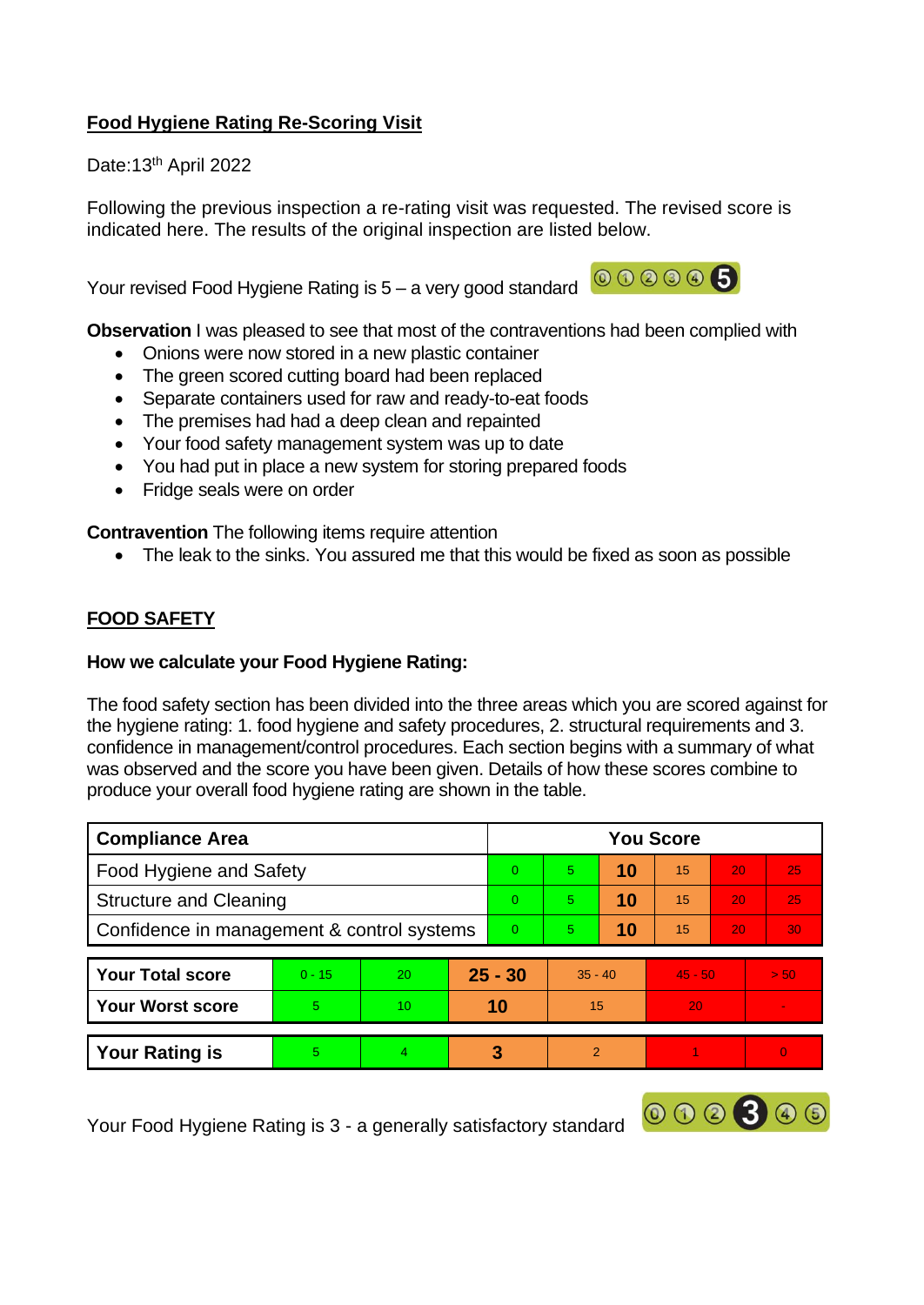## **1. Food Hygiene and Safety**

Food hygiene standards are generally satisfactory and maintained. There is evidence of some non-compliance with legal requirements. Some lapses are evident however generally you have satisfactory food handling practices and procedures and adequate control measures to prevent cross-contamination are in place. The contraventions require your attention; although not critical to food safety they may become so if not addressed. **(Score 10)**

### Contamination risks

**Contravention** The following exposed food to the general risk of cross-contamination with bacteria or allergens or its physical contamination with dirt, foreign objects or chemicals:

- sack of onions was being stored directly on the floor. You informed me that the container had broken that day and you were due to replace it
- green chopping board was badly scored

**Contravention** You could not demonstrate effective disinfection of equipment and utensils used for both raw and ready-to-eat foods, either by heat or an adequate dishwasher cycle. Separate equipment and utensils must be provided. Such equipment should be easily identifiable (e.g. colour coded) and must be stored and washed separately.:

• storage containers

**Guidance** The FSA (visit www.food.gov.uk for more information) has issued guidance on controlling E.coli 0157 through:

- \* the complete separation of raw and ready-to-eat food
- \* the correct use of wash-hand basins and thorough handwashing

\* having dedicated equipment (including complex equipment) for raw and ready-to-eat foods

- \* through 2-stage cleaning and the correct use of sanitisers
- \* and by controlling the risks posed by soily vegetables.

**Recommendation** Provide separate equipment and utensils designated for use with either raw or ready-to-eat foods, which can be easily identified (e.g. colour coded) and stored and washed separately.

#### Personal Hygiene

**Contravention** The following are examples of poor personal hygiene or where it was made difficult for food handlers to maintain sufficiently high standards of personal cleanliness:

- staff were not wearing suitable protective clothing
- food handlers were wearing jewellery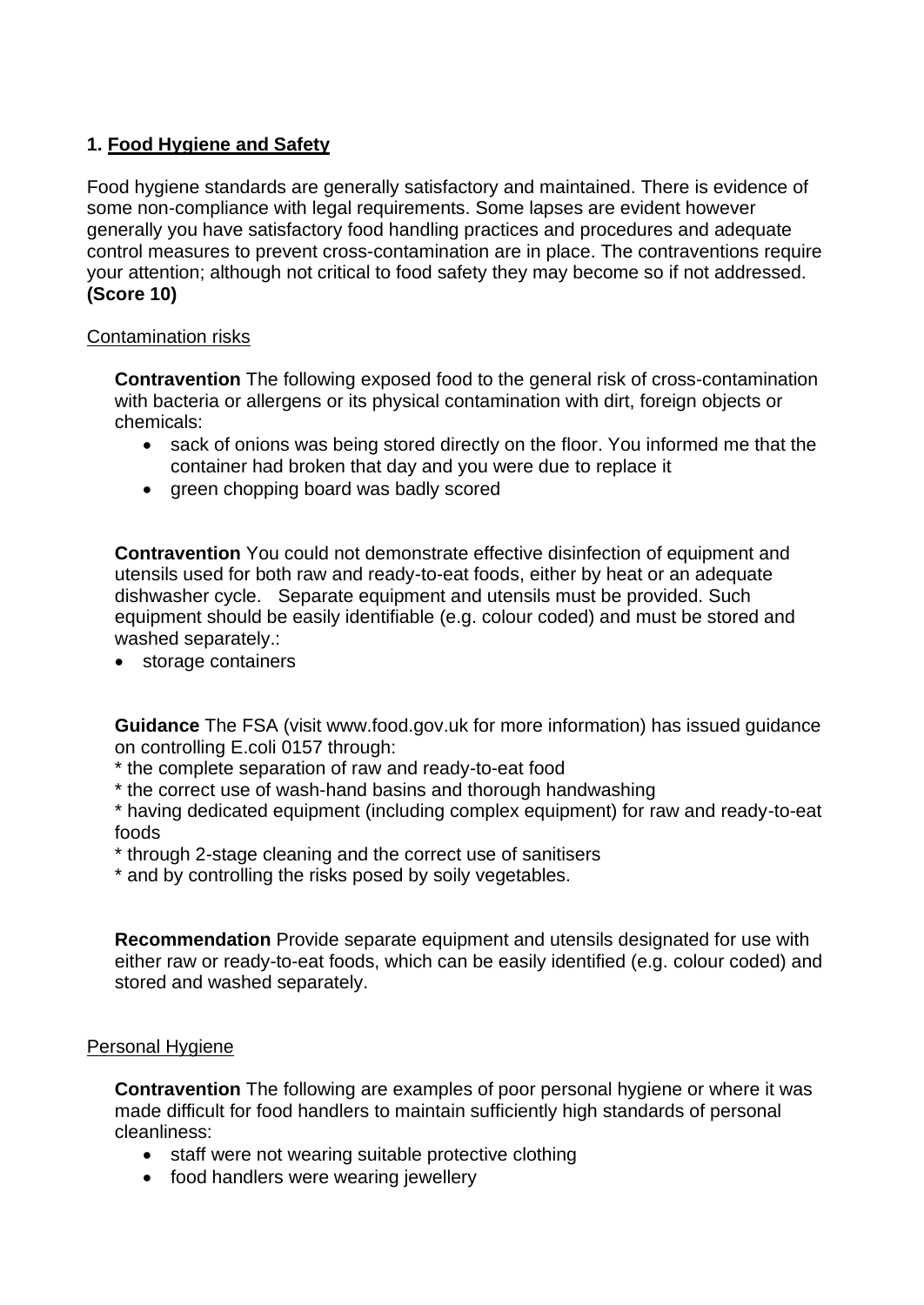#### Temperature Control

**Recommendation** I recommend that you record temperatures of hot held foods

**Recommendation** It is a government recommendation that eggs are stored in the fridge

### Unfit food

**Contravention** The following food was unfit, because it was either; past its use by date; did not conform to food safety requirements

• Lenteja's was being stored beyond its 'use by' date 3/3

### Poor Practices

**Contravention** The following matters represented poor practice and if allowed to continue may cause food to become contaminated or lead to its deterioration:

- prepared foods i.e vegetable stews were being stored for up to 8 days including cooked rice
- store wooden cutlery with blades to knives and prongs to forks facing down on the counter
- remove old labels from food storage containers

**Information** some bacteria form toxins and spores within the food and cannot be destroyed by cooking.

**Recommendation** You should have a system to identify when open or prepared foods need to be used by or discarded, to ensure the food is fit for consumption. I recommend you apply labels which give a date that is 2 days after the day of production e.g. if food is opened on Monday it should be used by the end of Wednesday (an exception is rice which should not be kept longer than 24 hours)

## **2. Structure and Cleaning**

The structure facilities and standard of cleaning and maintenance are of a generally satisfactory standard but there are some repairs and/or improvements which are required in order for you to comply with the law. Pest control and waste disposal provisions are adequate. The contraventions require your attention; although not critical to food safety they may become so if not addressed. **(Score 10)**

#### Cleaning of Structure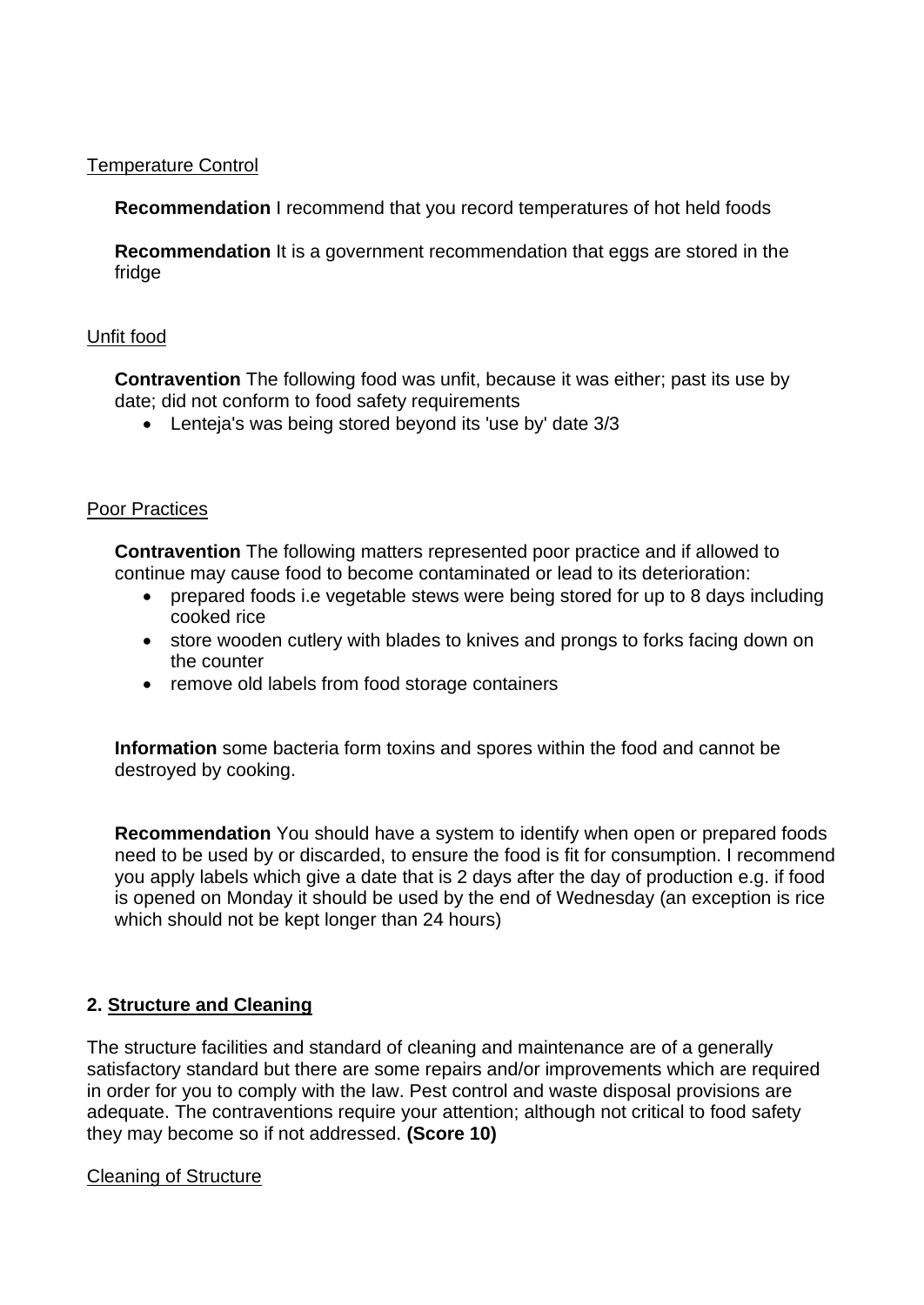**Contravention** The following items were dirty and require more frequent and thorough cleaning:

- floor/wall junctions
- around equipment feet
- extraction canopy
- walls next to fryers
- bottom to wall behind washing up sink

### Cleaning of Equipment and Food Contact Surfaces

**Contravention** The following items are dirty and must be cleaned:

- fridge and freezer seals
- food storage containers
- cupboard doors
- Interior to cupboards and drawers
- utensils stored in the drawer
- shelf to washing up sink
- wash hand basin
- legs to equipment
- probe thermometer

#### Cleaning Chemicals / Materials / Equipment and Methods

**Observation** I was pleased to see that the premises was kept clean and that your cleaning materials, methods and equipment were able to minimise the spread of harmful bacteria between surfaces.

#### Maintenance

**Contravention** The following had not been suitably maintained and must be repaired or replaced:

- door to cupboard
- split seals to fridges and freezers
- pooled water under sink

#### Facilities and Structural provision

**Observation** I was pleased to see the premises had been well maintained and that adequate facilities had been provided.

Pest Control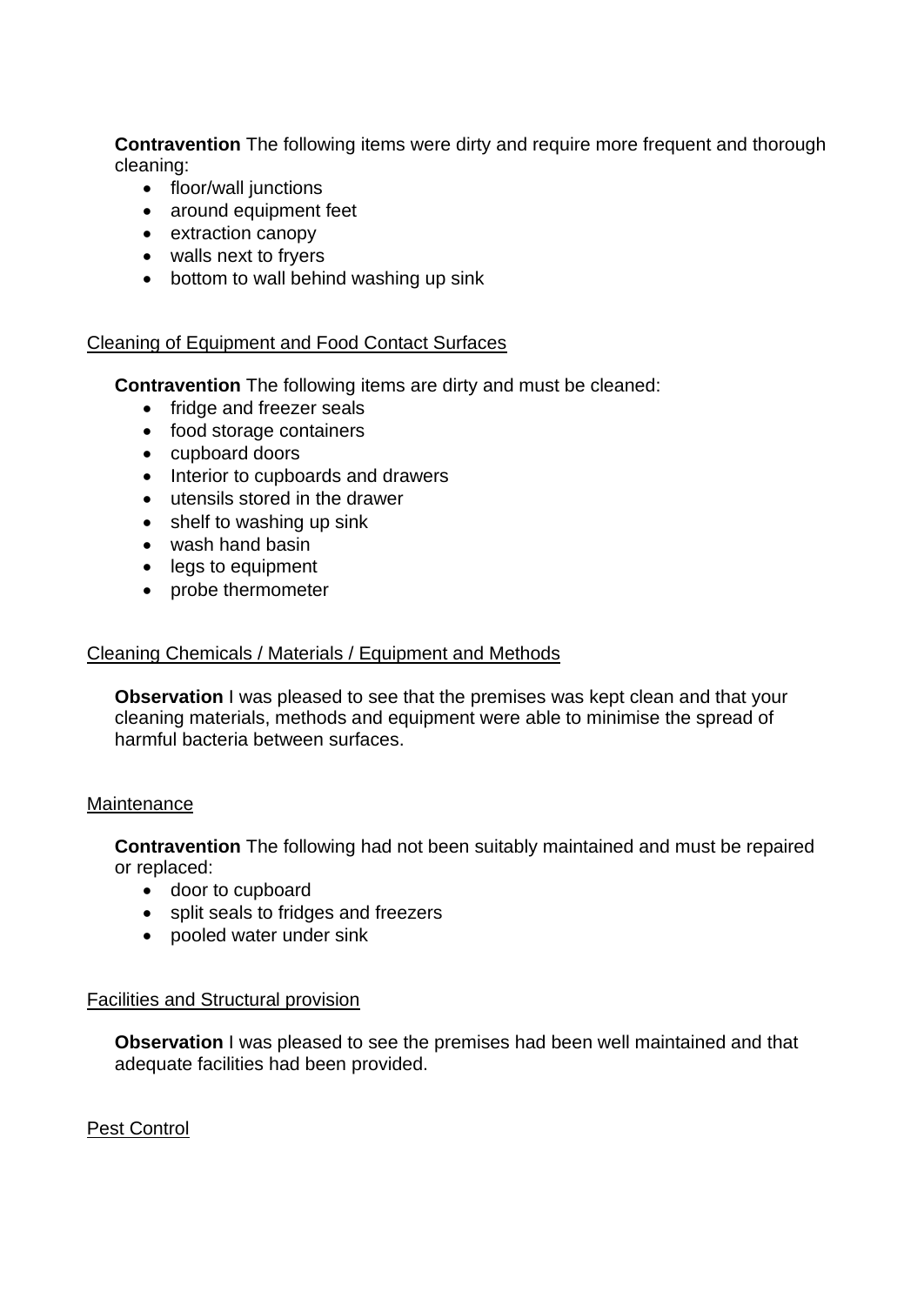**Observation** I was pleased to see that the premises was proofed against the entry of pests and that pest control procedures were in place.

## **3. Confidence in Management**

There are generally satisfactory food safety controls in place although there is evidence of some non-compliance with the law. You have a satisfactory track record. The contraventions require your attention; although not critical to food safety they may become so if not addressed. **(Score 10)**

### Type of Food Safety Management System Required

**Recommendation** I recommend that you purchase 'Safer Food Better Business' (SFBB) as your food safety management system. It is simple to implement and requires a minimum amount of record keeping.

## Food Hazard Identification and Control

**Contravention** You have not identified these food hazards or the methods of control at critical points in your operation:

- bacteria growing on food
- cross-contamination

#### **Traceability**

**Observation** Your records were such that food could easily be traced back to its supplier.

#### Waste Food and other Refuse

**Observation** You had measures in place to dispose of waste food appropriately and were employing the services of an approved waste contractor.

#### **Training**

**Recommendation** A Level 3 Award for Supervising Food Safety in Catering would be appropriate for your supervisory staff and those with managerial responsibility.

**Recommendation** Catering staff should refresh their food hygiene knowledge every 3 years so that they stay up to date with current legislation and good practice. Booking details for this course are on our website: www.norwich.gov.uk